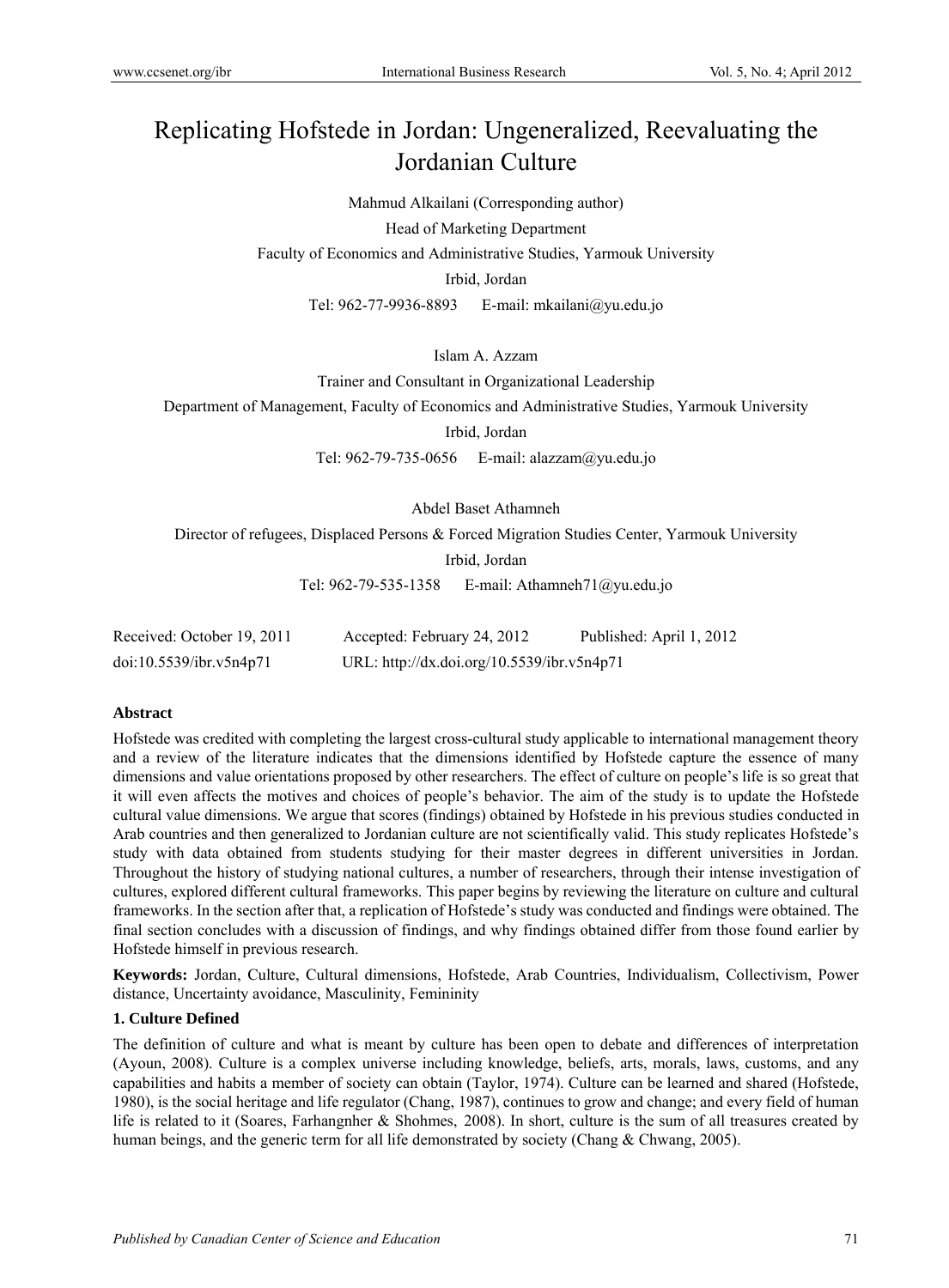Cultures can be understood as systems of symbols and meanings that even their creators contest, that lack fixed boundaries, that are constantly in flux, and that interact and compete with one another (Swider, 1986). It is a complex construct that can be studied on different levels; organizational, regional, and national (Hofstede, 1998).

# **2. Cultural Frameworks**

The concept of culture can help us understand the puzzle of human diversity that is so dominant in public discussions today about multicultural societies Marketing and business researchers, on the other hand, view national culture more as a dynamic process affecting a wide range of behaviors, particularly those relating to buying and consumption (Chuang & Chang, 2005).

Triandis (1994) illustrates that culture cannot be separated from the individual; it is not a system of abstract values that exists independently of individuals. Neither can culture be separated from its historical context; culture is to society what memory is to an individual. It includes the things that have worked in the past, shared beliefs, attitudes, norms, roles, and values found among speakers of a particular language who live during the same historical period in a specific geographic region. These shared elements of subjective culture are usually transferred from generation to generation. Language, time, and place, therefore, help define culture.

Kluckhohn (1969) claims that the essential core of culture consists of patterns, explicit and implicit, behavior acquired and transmitted by symbols, constituting the distinctive achievements of human groups, including their embodiment in artifacts; traditional (i.e. historically derived and selected) ideas and especially their attached values. Culture systems may, on the one hand, be considered products of action and on the other, conditional elements of future action.

In his try to elaborate on the effect of values in shaping national cultures, Hofstede (1997) proposed two aspects of values that must be distinguished: (1) values as guiding principles in life, and (2) values as preference for one mode of behavior over another. The distinction refers to the desirable and the desired, or what people think ought to be desired and what people actually desire - how people think the world ought to be versus what people want for themselves. Mead (1994) defined values as the abstract ideas about what a group believes to be good, right and desirable, Rokeach (1973) sees a value as an enduring belief that one mode of conduct or end-state of existence is preferable to an opposing mode of conduct, or end-state of existence.

Another important part that shapes culture is attitudes. De Mooij (2002) views attitudes as a lasting general evaluation of people, objects and issues. Equally important, are attitudes which are expressed values that dispose a person to act or to react in a certain way toward something. Values refer to a single belief of a very specific kind, as opposed to an attitude that refers to an organization of several beliefs around a specific object or situation (Adler, 1989). Furthermore, Kotler (2005) thinks that attitudes put people into a frame of mind of liking or disliking things, of moving towards or away from them.

# **3. Components of Culture and Cultural Frameworks**

Some researchers (e.g., Hofstede, 1991; Barkow et al., 1992; Adler, 1998; chang & chwang, 2005) tried to study components of culture more deeply. Barkow et al., (1992) distinguished three kinds of culture: Meta culture, evoked culture, and epidemiological culture.

The conceptual background of culture implies that values are among the important factors that form the basis of a given culture. Values are shared among people living in the same generation and are transmitted from one generation to another by the socialization process. These historically learned values provide a basis for the formation of a culture and a standard for socially acceptable norms which affect people's formation of attitudes. (KO, 1994). Similarly, Kluckhon (1961, 1969) assumed that values hold the key to understanding a culture. Values are considered by many as the most essential component in defining and studying culture. In most of the culture studies, reviewed herein, the fundamental component of culture reflected is its value system; hence values were the analytic focus of cultural assessment.

Values are at the core of Hofstede's model of culture. These values form the most hidden layer of culture. Values as such represent the ideas that people have about how things "ought to be". As such, Hofstede also emphasizes the assumption that values are strongly influencing behavior.

Beyond the values, Hofstede (1991) describes three levels of culture that are more clearly observable; rituals, heroes, and symbols. The differences that exist among societies inspired many researchers (e.g., Strodbeck, 1964; Hall et al., 2004; De Mooij, 1998; Triandis, 1995; Hofstede, 1980; Scwartz, 1994; Adler, 1998). Furthermore, Hofstede (1998) argued that the cultural orientation of a society reflects the complex interaction of values, attitudes and behaviors displayed by its members. Individuals express the normative qualities of culture through the values they hold about life and the world around them. These values, in turn, affect their attitudes about the form of behavior considered most appropriate and effective in any given situation.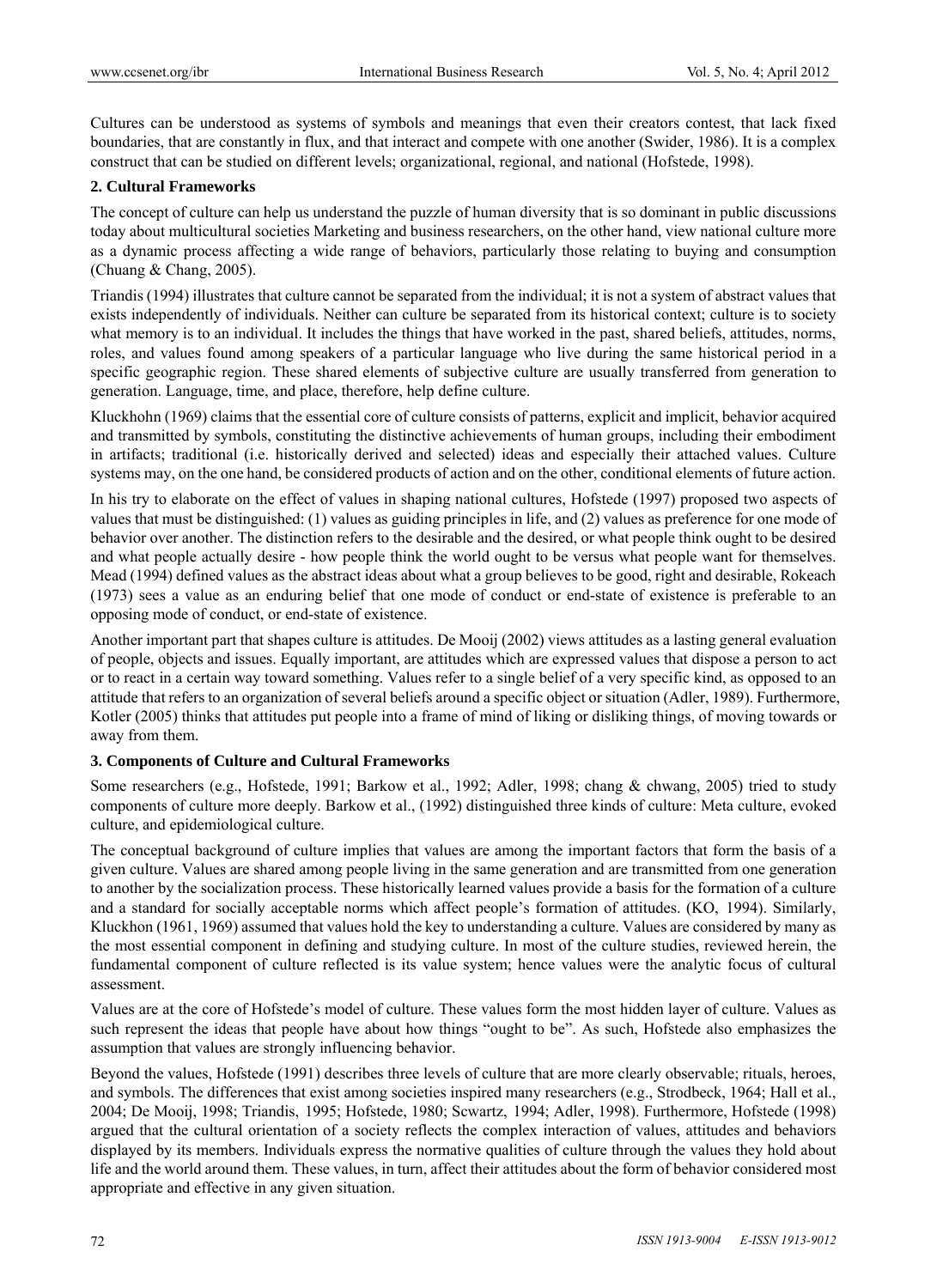Kluckhohn (1961) assumed that cultures shape and influence individuals and provide distinct answers to the same questions. This insight inspired Hofstede to search for cultural solutions to organizational problems. Hofstede (1991) found that there are three factors that, at least to some degree, determine the behavior of a person in the workplace such as, national culture, occupational culture, and organizational culture. Hofstede (1997) believes that culture influences behavior through its manifestations: values, heroes, rituals, and symbols. These are the forms through which culturally-determined knowledge is stored and expressed. Thus, each cultural group possesses different cultural manifestation.

On the other side, Schwartz (1994) tried to establish an alternative approach for deriving cultural dimensions of work-related values. In his study, a set of 56 value questions were used. Respondents rated each value for importance as "a guiding principle in their own life". From these 56 values, 10 individual level value types were derived. The technique used was smallest space analysis. A consequence of this technique is that the value types are not independent. The 10 value types were organized on two basic bipolar dimensions. Each pole constitutes a higher-order value type that combines two or more of the 10 types. One dimension opposes Openness to Change (Self-Direction and Stimulation) to Conservation (Conformity, Tradition and Security). The other dimension opposes Salt-transcendence (Universalism and Benevolence) to Self-Enhancement (Achievement and Power). Although this structure applied to individual values, it was used as a hypothesis for the structure of culture-level values. Analysis across 47 cultures established that of the 56 values, 45 had nearly equivalent meanings across cultures (Schwartz, 1994).

Hofstede (1991) introduced new cultural dimensions to the field of cultural studies; Power Distance, Uncertainty Avoidance, Individualism and Collectivism, Masculinity vs. Femininity, and long-term vs. short-term orientation. The following represent a thorough investigation of these dimensions.

Power Distance: Power-distance is the extent to which the less powerful members of institutions and organizations within a country expect and accept that power is distributed unequally (Hofstede 1997). It ranges in value from zero, for a culture with a small power-distance, to about 100, for a culture with a large power distance. In cultures with large power distance, everybody has his/her rightful place in society, there is respect for old age, and status is important to show power. In cultures with small power distance, people try to look younger than they are and powerful people try to look less powerful (De Mooij & Hofstede, 2002).

# *3.1 Uncertainty-Avoidance*

Uncertainty-avoidance is the degree to which employees feel threatened by unknown or uncertain situations. Uncertainty-avoidance is scored from zero, indicating a culture with the weakest uncertainty avoidance, to 100, indicating a culture with the strongest uncertainty avoidance (Hofstede, 1997). In cultures of strong uncertainty avoidance, there is a need for rules and formality to structure life and competence is a strong value resulting in belief in experts. In weak uncertainty avoidance cultures there is a strong belief in the generalist. Moreover, in weak uncertainty avoidance cultures, people tend to be more innovative and entrepreneurial. In cultures of strong uncertainty avoidance, people tend to be better groomed than in cultures of weak uncertainty avoidance because it is one way to face a threatening world. For example, purity in food is an important need in cultures of high uncertainty avoidance (De Mooij & Hofstede, 2002).

# *3.2 Individualism/Collectivism*

The dimension of individualism refers to the extent to which the ties between individuals are loose (Hofstede, 1997). In individualist cultures, people look after themselves and their immediate family only. In collectivist cultures, people belong to groups that look after them in exchange for loyalty. In individualist cultures, the identity is in the person; in collectivist cultures, identity is based in the social network to which one belongs. In individualist cultures there is more explicit, verbal communication; in collectivist cultures communication is more implicit (De Mooij & Hofstede, 2002).

Similarly, Triandis (1995) defined collectivism as a social pattern that consists of individuals who see themselves as an integral part of one or more collectives or in-groups, such as family and co-workers. People who are more collectivist are often motivated by norms and duties imposed by the in-group, give priority to the goals of the in-group, and try to emphasize their connectedness with the in-group. He defines individualism as a social pattern that consists of individuals who see themselves as autonomous and independent. People who are more individualistic are motivated by their own preferences, needs, and rights, give priority to their personal goals, and emphasize a rational analysis of their relationships with others (Triandis, 1994). Additionally, in individualist cultures, people often ignore the potential negative consequences of their buying behavior preferring to focus on the positive consequences of their actions and on their own feelings and goals. This may not be true for people from collectivist cultures, who are more likely to focus on the potential negative consequences of their behavior and the effect of their actions on in-group members (Triandis, 1995).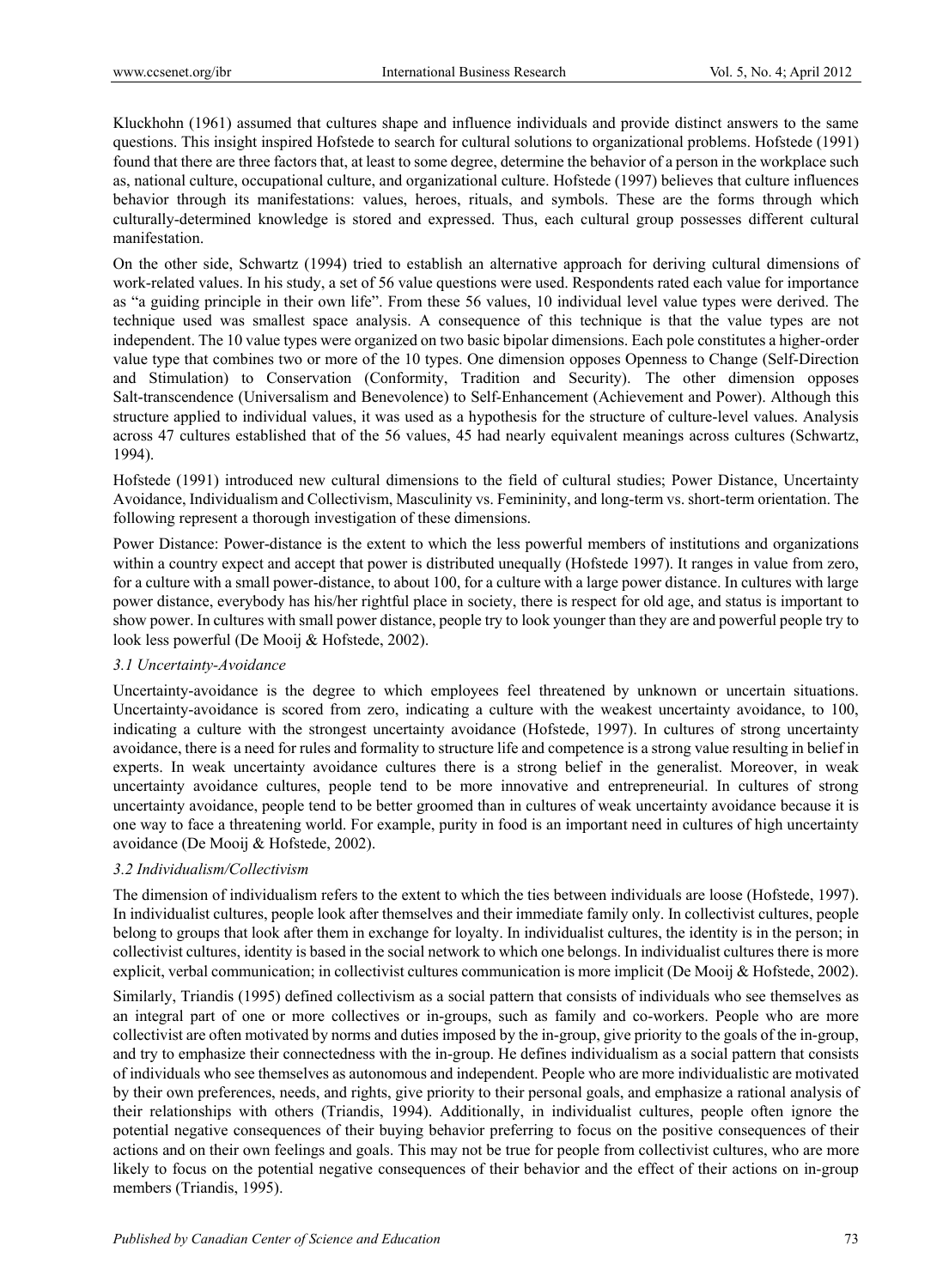# *3.3 Masculinity versus Femininity*

In masculine cultures the dominant values are achievement and success performance and achievement are important. Status is important to show success. In contrast, the dominant values in feminine cultures are caring for others and quality of life. Feminine cultures have a people orientation, small is beautiful, and status is not very important. In masculine cultures there is substantial role differentiation between males and females whereas, in feminine cultures there is less role differentiation (De Mooij & Hofstede, 2005). The cultural characteristic of masculinity refers to societies where gender roles are clearly divided. Men are expected to be assertive, tough, and focused on material success. Women are expected to be "modest, tender, and concerned with the quality of life (Hofstede, 1997).

### *3.4 Long Term Orientation and Short Term Orientation*

Long term orientation and short term orientation have two different characteristics. Long term directions societies, in the one hand, are characterized by persistence, ordering relationships by status and observing this order, thrift, and having a sense of shame. On the other hand, People from short term societies are characterized by personal steadiness and stability, protecting the 'face', respect or tradition and reciprocation of greetings, favors, and gifts (Note 1). Long term oriented cultures found in East Asia value acceptance of change, perseverance, thrift, and pursuit of peace of mind unlike the short term oriented cultures found in the Western world (De Mooij & Hofstede, 2005).

Hofstede (1991) describes long term orientation as characterized by persistence, ordering relationships by status, and observing this order, thrift, and having a sense of shame. On the other hand, short term orientation is characterized by personal steadiness. Long term orientation tries to distinguish the difference in thinking between the East and West (long term demisnion, 2008). The extent to which a society exhibits a pragmatic, future-oriented perspective rather than a conventional historic or short term perspective is another component of long term orientation. Moreover, this dimension describes a society's "time horizon," or the importance attached to the future versus the past and present. In long term oriented societies, values include persistence (perseverance), ordering relationships by status, thrift, and having a sense of shame; in short term oriented societies, values include normative statements, personal steadiness and stability, protecting ones face, respect for tradition, and reciprocation of greetings, favors, and gifts.

# **4. Replication of Hofstede's Cultural Dimensions in Jordan**

Hofstede's original data were derived from matched populations of employees from national subsidiaries of one multinational firm, IBM. More than 116,000 questionnaires were administered in 72 countries and in 20 languages between 1967 and 1973. The results were originally validated against some 40 cross-cultural studies from a variety of disciplines, and have been extended by Hofstede (2001). Hofstede states that these dimensions differentiate national cultures around the world and he provides ratings on these dimensions for many countries as characterized below (Hofstede's cultural dimensions, 2008).

Hofstede (1980, 1991, 1997) study was replicated in different settings; in information technology (Harvey, 1997), in economic dynamics and institutional stability (Tang & Koveos, 2008), in work related values (Kirkman, Lowe & Gibson, 2006), in international marketing studies (Soares, Farhangmehr & Shoham, 2007), in public anxiety (Arrindell et al., 2004), in facework studies (Merkin, 2006), in transformational leadership (Ergeneli, Gohar & Temirbekova, 2007), and in crossvergence and cultural tendencies (Kelley, MacNab & Worthley, 2006).

Hofstede's work remains the most comprehensive study of cultural differences with putative relevance to marketers (Holden, 1999) and his five dimensions are the most widely accepted as a solid framework for conducting national culture research (Hambrick & Brandon, 1988). When researchers discuss culture in an international context, the name of Hofstede is invariably invoked and his dimensions are applied as an authority of holy writ (Holden, 1999) and most cultural models done after Hofstede clarify and support Hofstede's dimensions and can most relate back to Hofstede's dimensions (Smith, Dugan & Trompenaars, 1996). In addition to the fact that Hofstede's cultural dimensions have substantial face validity (Kolman et al., 2003), Hofstede's framework is still considered the most robust measure of national culture (Gong et al., 2007).

Hofstede (1980, 1997) studied some Arab countries (Egypt, Iraq, Kuwait, Libya, UAE and Lebanon) and generalized findings obtained to all Arab countries including Jordan. Craig and Douglas (2005) pointed out that one of the misleading recommendations researchers do is to generalize findings obtained from one culture to other cultures without careful consideration of major differences exist among these cultures. Even though Egypt, Saudi Arabia, Iraq and UAE are similar to Jordan in terms of some important aspects (religion and language), these countries are still far less similar from each other with regard to GDP, disposable income, social life, government intervention, educational institutions, level of literacy and economic infrastructure. (Central Intelligence Agency (CIA), 2009). Tang and Koveos (2008) argue that changes in economic conditions are the source of cultural dynamics, while the endurance of institutional characteristics provides the foundation for cultural stability. They also found that national wealth,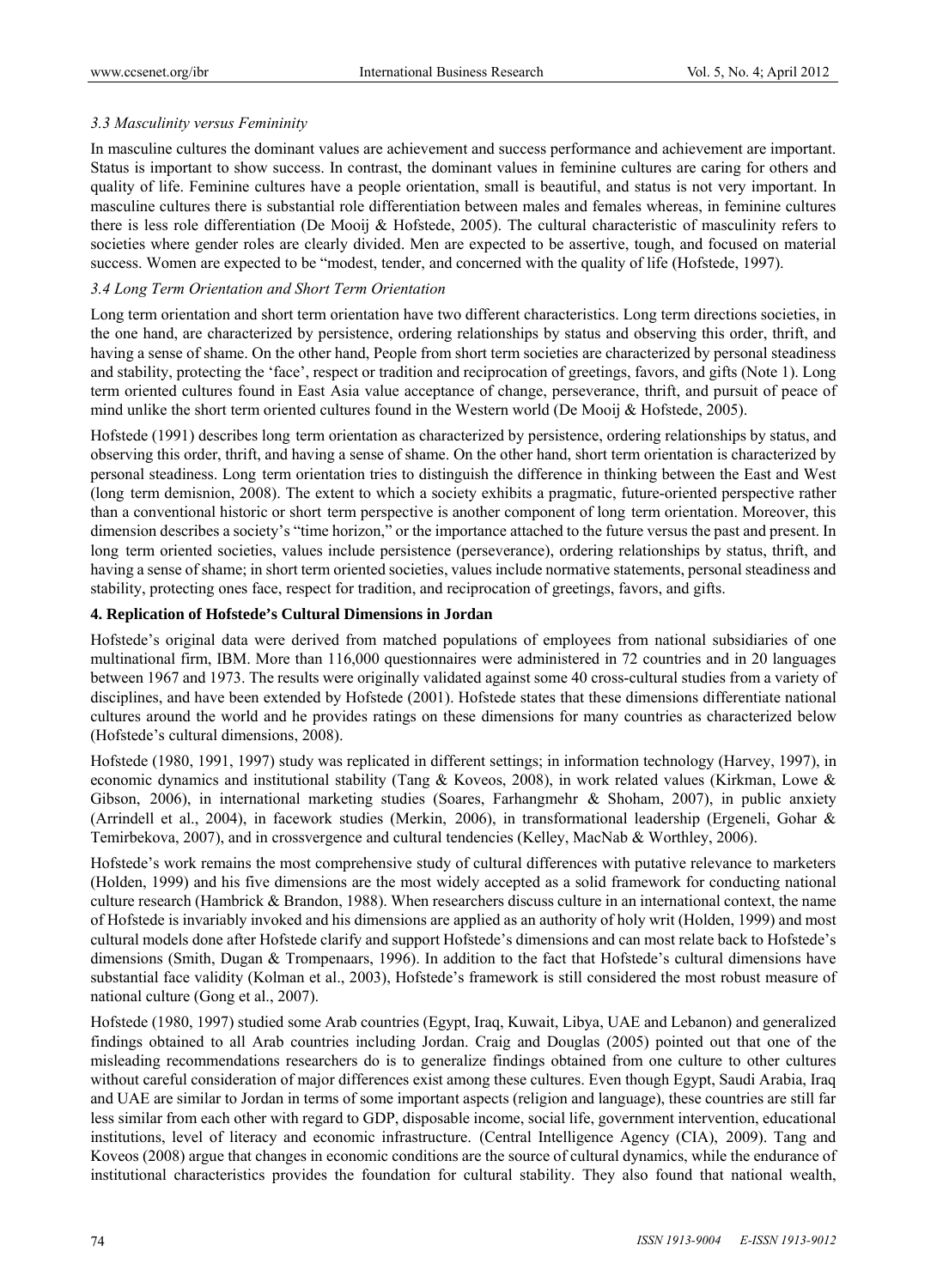measured by GDP per capita, has a curvilinear relationship with individualism, long-term orientation, and power distance scores. Therefore, Hofstede's generalization of findings taken from these countries and applied at Jordan should be revised with careful consideration of differences mentioned. According to Hofstede's (1980, 1997) typology, the Arab countries, to which Jordan belongs, were classified as having high power distance (80), high uncertainty avoidance (68), a collectivist culture (91 on Individualism), and a masculine culture (53).

The aim of the study is to update the Hofstede cultural value dimensions. We argue that scores obtained by Hofstede in his previous studies conducted in Arab countries and then findings generalized to Jordanian culture is not scientifically valid. This study replicates Hofstede's study with data obtained from students studying for their master degrees in different universities in Jordan. To operationalize culture, Hofstede (1980) have used matched samples to eliminate the effect of other factors. This study replicates Hofstede's study in the same way; using a matched sample on as many characteristics as possible (age and education). A total of 795 graduate students have participated in this study of which 375 were males and 420 were females.

#### **5**. **Methodology**

Through an empirical study using the mixed method approach, qualitative and quantitative content analysis, this study used the Hofstede Value to stay in alignment with similar studies. Hofstede Value Survey Module 94 (VSM 94) was used to measure national culture dimensions. Hofstede survey has shown to have acceptable convergent, discriminant and external validities (Swierczek, 1991; Hoppe, 1990; Holden, 1999; Lee, Anne & Geoffrey 2006; Hambrick & Brandon, 1988; Smith & Bond, 1998; Gong et. al, 2007). Hofstede Survey used covered four cultural dimensions; Power distance, Individualism, masculinity and uncertainty avoidance.

Individualism Index (IDV): to calculate the (IDV) index, the following equation was used:

$$
IDV = -50m(01) + 30m(02) + 20m(04) - 25m(08) + 130
$$
 (1)

In which, m  $(01)$  is the mean score for question 01, etc. The index normally has a value between 0 (strongly collectivist) and 100 (strongly individualist), but values below 0 and above 100 are technically possible. Questions included in the test are:

- Have sufficient time for your personal or family life.
- Have good physical working conditions (good ventilation and lighting adequate work space, etc.).
- Have security of employment.
- Have an element of variety and adventure in the job.

Answers to these questions range from 5; of utmost importance to 1; of very little or no importance.

Masculinity Index (MAS): to calculate the (MAS) index, the following equation was used:

$$
MAS = +60m(05) - 20m(07) + 20m(15) - 70m(20) + 100
$$
\n(2)

In which m (05) is the mean score for question 05, etc. The index normally has a value between 0 (strongly feminine) and 100 (strongly masculine), but values below 0 and above 100 are technically possible. The following questions were involved in analysis:

- Work with people who cooperate well with one another.
- Have an opportunity for advancement to higher level jobs.

Answers to these questions range from 5; of utmost importance to 1; of very little or no importance. The following questions were used:

Respondents were also asked to show to what extent do they agree or disagree with each of the following statements and to circle one of the options that describe their opinion using a scale ranges from 5; strongly agree to 1; strongly disagree. The following questions were used:

- Most people can be trusted.
- When people have failed in life it is often their own fault.

Uncertainty Avoidance Index (UAI): to calculate the (UAI) index, the following equation was used:

 $\text{UAI} = +25\text{m}(13) + 20\text{m}(16) - 50\text{m}(18) - 15\text{m}(19) + 120$  (3)

In which m (13) is the mean score for question 13, etc. The index normally has a value between 0 (weak Uncertainty Avoidance) and 100 (strong Uncertainty Avoidance), but values below 0 and above 100 are technically possible.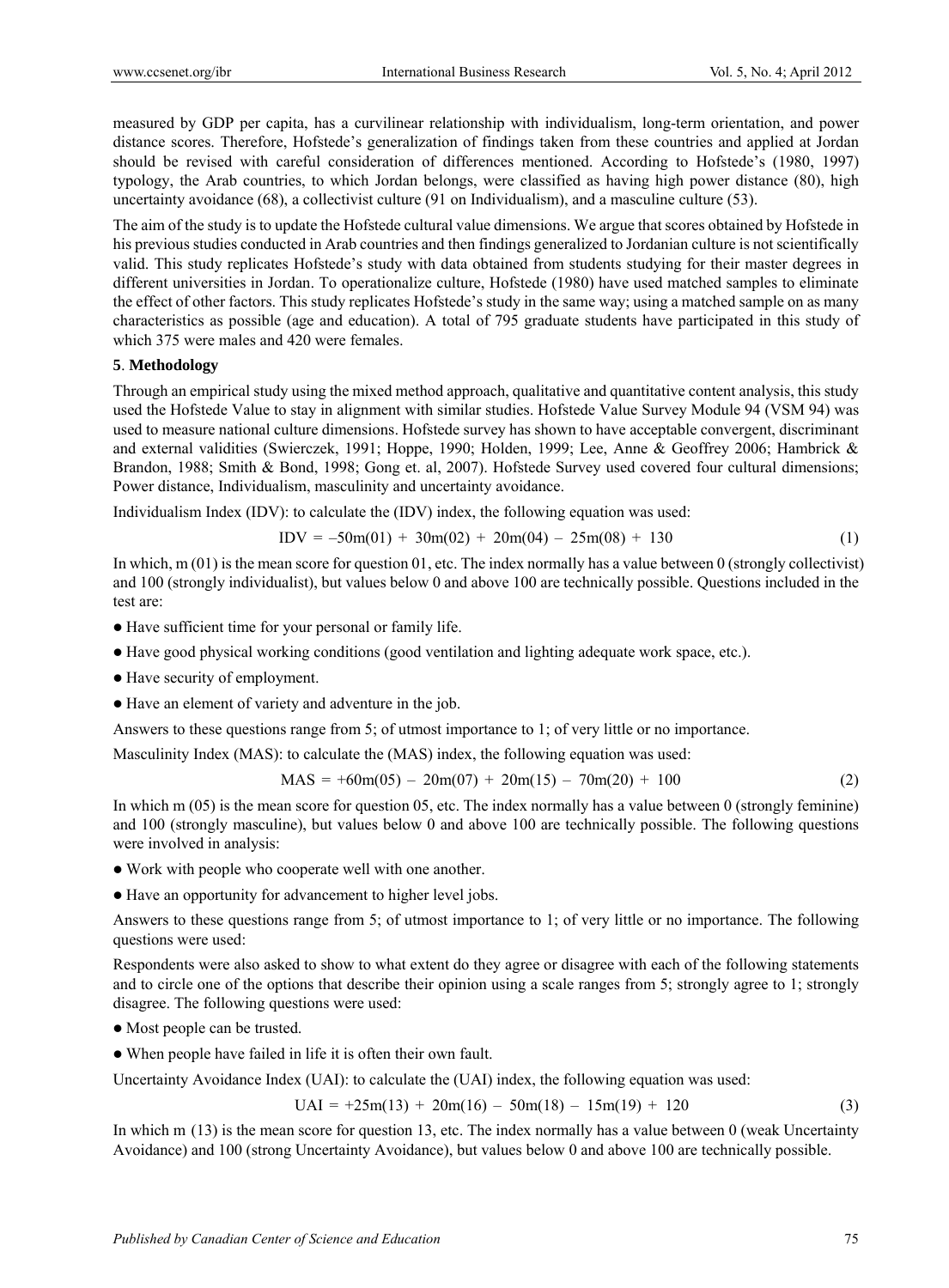Respondents were asked to indicate to what extent do you agree or disagree with each of the statements mentioned. Answers range from 1; strongly disagree and 5; strongly agree. These statements include the following:

- Competition between employees usually does more harm than good.
- A company's or organization's rules should not be broken not even when the employee thinks it is in the company's best interest.
- One can be a good manager without having precise answers to most questions that subordinates may raise about their work.

Respondents were also asked to answer how often do they feel nervous or tense at work. Scale for this question ranges from 1; never to 5; always feeling nervous.

Power Distance Index (PDI): to calculate the (PDI) index, the following formula was used:

$$
PDI = -35m(03) + 35m(06) + 25m(14) - 20m(17) - 20 \tag{4}
$$

In which m (03) is the mean score for question 03, etc. The index normally has a value between 0 (small Power Distance) and 100 (large Power Distance), but values below 0 and above 100 are technically possible. Respondents were asked to think of an ideal job, disregarding their present job, if they have one. In choosing an ideal job, they were asked to answer how important would it be to them. The scale ranges from 5; of utmost importance to 1; of very little or no importance. The following questions were used:

- Have a good working relationship with your direct superior.
- Be consulted by your direct superior in his/her decisions.
- An organization structure in which certain subordinates have two bosses should be avoided at all costs.
- How frequently, in your experience, are subordinates afraid to express disagreement with their superiors? This question was measured through a scale ranges from 1, which indicates very seldom, and 5, which indicate very frequently.

Table1 shows Mean scores per question for all cultural dimensions proposed by Hofstede. Based on these mean scores, the following cultural index values were calculated.

#### Insert Table 1 Here

New indices were calculated for Jordanian culture as follows:

Power Distance Index (PDI)

$$
PDI = -35m(03) + 35m(06) + 25m(14) - 20m(17) - 20
$$
\n(5)

New calculated Jordan Index =  $-35(1.78) + 35(2.16) + 25(3.05) - 20(3.09) - 20 = 7.75$ 

Individualism Index (IDV)

$$
IDV = -50m(01) + 30m(02) + 20m(04) - 25m(08) + 130
$$
 (6)

New calculated Jordan Index=  $-50(2.79) + 30(1.71) + 20(1.72) - 25(1.96) + 130 = 27.2$ 

Masculinity Index (MAS)

$$
MAS = +60m(05) - 20m(07) + 20m(15) - 70m(20) + 100
$$
 (7)

New calculated Jordan Index=  $60(1.80) - 20(2.01) + 20(3.19) - 70(2.58) + 100 = 51$ 

Uncertainty Avoidance Index (UAI)

$$
UAI = +25m(13) + 20m(16) - 50m(18) - 15m(19) + 120
$$
\n(8)

New calculated Jordan Index=  $25(2.6) + 20(3.28) - 50(1.86) - 15(3.17) + 120 = 110$ 

#### **6. Discussion**

This research aims to contribute to recent research on Hofstede cultural dimensions by testing the robustness of the Hofstede model, in view of the fact that the social scientific work requires many replications in order to establish a database of facts (Hunter, 2011). Hofstede's national culture dimensions are considered as a base for understanding the influence of national culture on people's behavior. In his book "Culture and organizations: Software of the mind", Hofstede (2005) has grouped all Arab countries in one cluster and called them "Arabic-speaking countries" and compared them to other parts of the world. Hofstede (1980) findings documented that all Arab countries share same scores and accordingly share similar cultural values despite the fact that Hofstede only studied some of them (Egypt,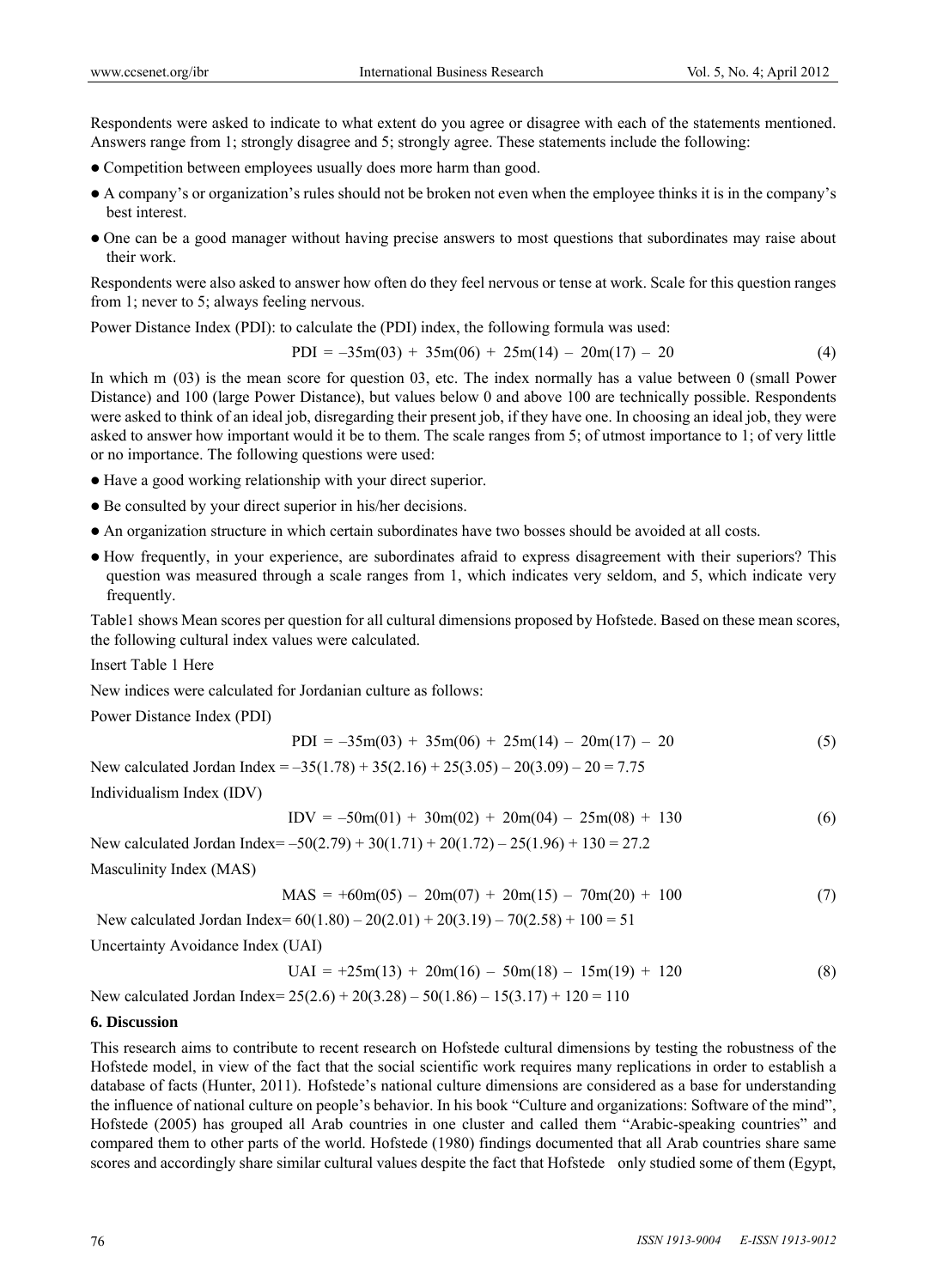Iraq, Kuwait, Libya, UAE and Lebanon) and generalized findings obtained to all other Arab countries, including Jordan.

This study utilizes the original cultural dimensions developed by Hofstede (1980) to calculate cultural indices in different countries. Hofstede's scales has been applied in different studies across cultures to understand the behavior of people across cultures, and thus appeared to have an acceptable convergent, discriminant and external validities (Kolman et al., 2003; Swierczek, 1991; Hoppe, 1990; Holden, 1999; Lee, Anne & Geoffrey 2006; Hambrick & Brandon, 1988; Smith & Bond, 1998; Gong et al., 2007).

A closer look into the results of this study reveals some interesting insights. First, the hofstede dimensions for Arab cultures, Studied previously by hofestede (Egypt, Iraq, Kuwait, Libya, UAE and Lebanon), appeared to show similar scores for Jordanians on the dimensions of Masculinity (51) and Individualism (27.7), and a difference on the dimensions of uncertainty avoidance (110) and power distance (7.75). Differences in scores found prove the fact that Arab countries differ in their value orientations (Barakat, 1993; Al-Nashmi & Syd Zin, 2011).

Second, findings show similarities in both Masculinity and individualism. According to Hofstede, Arab countries score 53 on Masculinity index, while the Jordanian Culture scores 51 which validates that Jordan shares same Masculine characteristics as other Arab countries. A high score in Masculinity indicates that the culture places high value on competitiveness and accumulation of wealth; and a very discrete gender role. Although Arab countries differ from each other in terms of wealth, Hoftede himself reported that the Masculinity- femininity dimension is not related to national wealth (Hofstede, 2005). Third, Jordan culture also appeared to be a collectivist culture with a score of 27.7 on individualism which is close to what Hofstede reported about Arab countries (38). In collectivist societies, people emphasize cooperation and relationship building, trustworthiness, solidarity with others and being conservatives. A quick review of the Arab history and religion of Islam, a reader can notice that Arab countries share these characteristics as a direct effect of religion and the Arabs' history before Islam.

Fourth, as for uncertainty avoidance scores, this study found that Jordanian culture score (7.75) which differs from other Arab countries score (80) reported previously by Hofstede. This study proves that the Jordanian Culture is low on power distance unlike other Arab countries. From my experience with Jordanians and other rab nationals, I found the Jordanian culture to represent a "new version" of modern cultures where employees are young, not afraid of disagreeing with their bosses, and are consulted in decisions related to their work. Hofstede (2005) reported that cultures with low power distance observe adaptability and carefulness. Hofstede (2005) also reported that education level, and occupation has a significant effect on the level of power distance inside societies. Jordanians are famous of having a thirst for knowledge and education which is unique. The ministry of education in Jordan initiated many reform movements related to modernizing education and encouraged Jordanian institutions to become world leaders to earn better accreditation (Khasawneh, 2011). A Jordanian family is proud of having member of a family going to university for either an undergraduate or a graduate education. Despite the limited resources Jordanians possess compared with their Arab counterparts, Jordan has a better education index than other Arab countries (.87) (Arab statistics, 2011) and the public expenditure on education approaches 20.6 % of total government expenditures. As a result of these progressing figures of the quality of teaching, Jordan is one of Arab countries with the highest skilled workers (Athamneh, 2008). This might explain the low power distance reported for Jordanians in this study which matches the finding reported by Hofstede (2005) in his latest study where he found that cultures with unskilled and semiskilled workers showed the highest power distance index.

In conclusion we argue that Hofstede's (1980, 1991, 2005) assumption that people who grow up in the same place will share similar views about life does not apply to his findings about Arab cultures and thus his generalization made to Jordanian culture is not validated. In addition Jordan was not represented in Hofstede's researches and this contradicts with his latest finding where Hofstede (2005) reported that Arab countries differ among themselves and the country with more representation in the study is more likely to show different scores. This finding is also validated by the new work of Al-Nashmi and Syd Zin (2011) who argued that Hofstede findings do not represent a true generalization. They also proposed that Hofstede should have divided the Arab region into different territories according to the cultural proximity (e.g. Yemen, Iraq, and all the Arab Gulf countries as one territory; Syria, Lebanon, Jordan, and Palestine as another one; Egypt as a separate territory; Arab West as a territory; and Sudan, Djibouti, and Somalia as a separate territory). Al-Nashmi and Syd Zin (2011) also found that different Arab people from different Arab countries are not the same in terms of their national culture values.

Based on the findings obtained in this study and the discussion followed, researchers recommend that Hofstede's dimensions should be tested in every individual country. In addition, and due to the fast changing environmental factors specially those closely related to culture and society, researchers recommend a continuous revision and update of Hofstede's scores over time.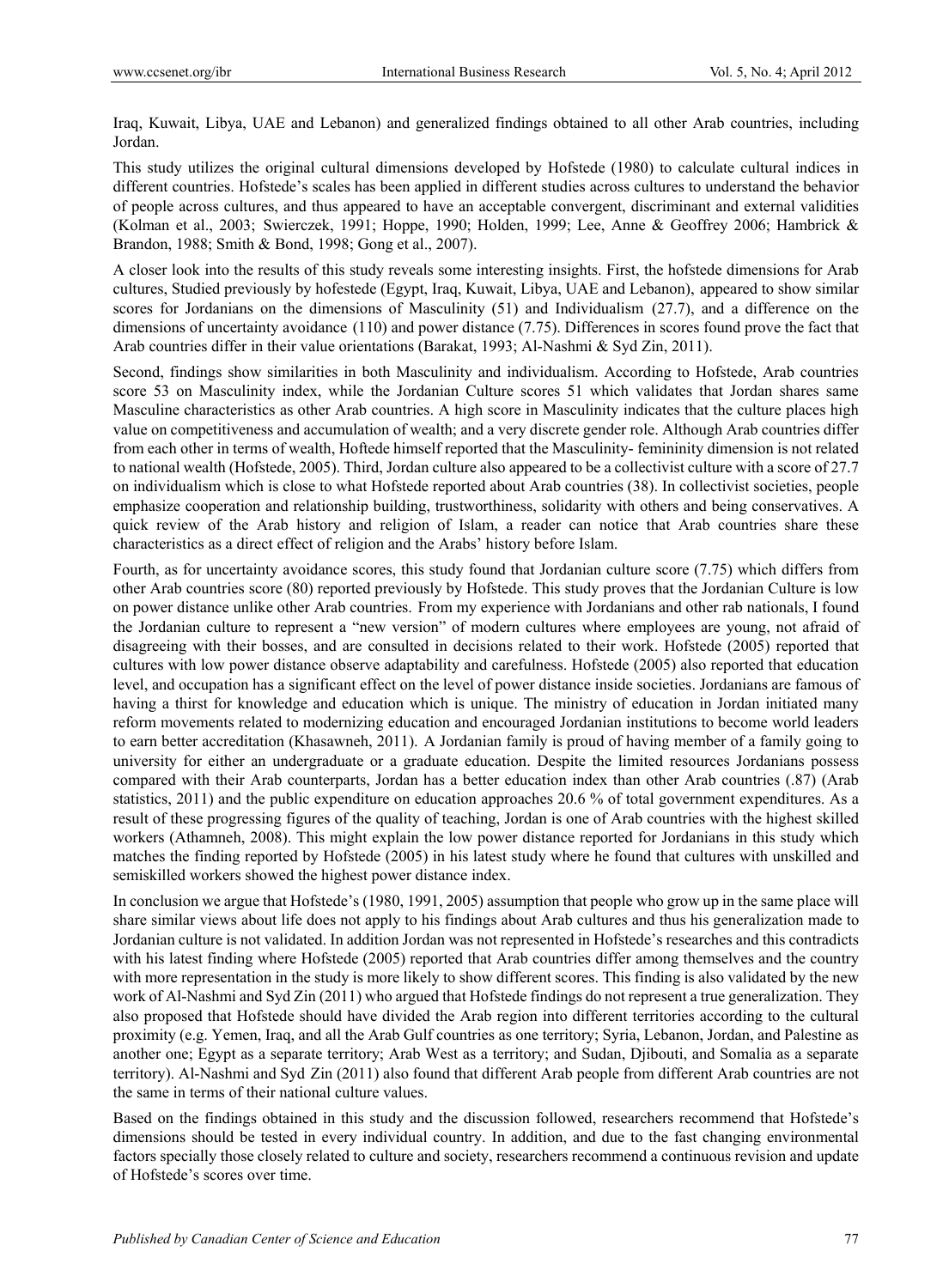# **References**

Adler, N. J. (1983). Cross-cultural management research: The ostrich and the trend. *The Academy of Management Review, 8*(2), 223-232. http://dx.doi.org/10.5465/AMR.1983.4284725

Al-Nashmi, M. M., & Syd Zin, S. A. R. (2011). Variation in communication satisfaction of academic staff in universities in Yemen depending on national culture. *Cross Cultural Management: An International Journal, 18*(1), 87-105. http://dx.doi.org/10.1108/13527601111104313

Arrindell, W., Eisemann, M., Oei, T., Caballo, V., Sanavio, E., Sica, C., . . . Ende, J. (2004). Phobic anxiety in 11 nations: part II. Hofstede's dimensions of national cultures predict national-level variations. *Personality and Individual Differences, 37*(3), 627-643. http://dx.doi.org/10.1016/j.paid.2003.11.002

Athamneh, A. B., & Zubi, B. (2008). Long-run macroeconomic impact of labor migration: An econometric analysis for the case of Jorda (1973-2004). *Dirassat (Administrative Sciences), 25*(2).

Ayoun, B., & Moreo, P. (2008). Does national culture affect hotel managers' approach to business strategy?. *International Journal of Contemporary Hospitality Management, 20*(1), 7-18. http://dx.doi.org/10.1108/09596110810848532

Barkow, G., Cosmides, L., & Tooby, J. (1992). *The Adapted Mind: Evolutionary Psychology and the Generation of Culture*. New York: Oxford Univ. Press.

Chung, E. (2001). Factors influencing purchase decisions of online apparel shoppers. Retrieved from ProQuest Dissertations & Theses.

Craig, S., & Douglas, S. (2005). *International Marketing research* (3rd ed.). NJ, USA: John wiley and sons.

De Mooij, G., & Hofstede, G. (2002). Why marketers need a new concept of culture for the global knowledge economy. *Journal of Retailing, 78*, 61-69. http://dx.doi.org/10.1016/S0022-4359(01)00067-7

De Mooij, M. (2001). Convergence and divergence in consumer behavior: consequences for global marketing and advertising. (Unpublished doctoral dissertation). University of Navarra. http://dx.doi.org/10.1016/S00224359(01)00067-7

Dorthy, K. (1994). *Teachers of the inner chambers: women and culture in seventeenth-century China*. A google book.

Education statistics in Jordan. (2011). Retrieved from www.Arabstats.org.

Ergeneli, A., Gohar, R., & Temirbekova, Z. (2007). Transformational leadership: Its relationship to culture value dimensions. *International Journal of Intercultural Relations, 31*(6), 703-724. http://dx.doi.org/10.1016/j.ijintrel.2007.07.003

Gong, W., Lee, Z., & Stump, R. (2007). Global internet and access: Cultural considerations. *Asia pacific journal of marketing, 19*(1), 57-74.

Hambrick, D. C., & Brandon, G. L. (1988). *Executive Values*, In D.C. Hambrick (ed.).

Harvey, F. (1997). National cultural differences in theory and practice: Evaluating Hofstede's national cultural framework. *Information Technology & People, 10*(2) 132-146. http://dx.doi.org/10.1108/09593849710174986

Hofested, G. Cultural dimensions. [online] Available: www.geert-hofstede.com.

Hofested, G. Long-term orientation. [online] Available www.geert-hofstede.com

Hofstede, G. (1983). The cultural relativity of organizational practices and theories. *Journal of international business studies, 14*(2), 75-89. http://dx.doi.org/10.1057/palgrave.jibs.8490867

Hofstede, G. (1985). The interaction between national and organizational value Systems. *Journal of Management Studies, 32*, 347-357. http://dx.doi.org/10.1111/j.1467-6486.1985.tb00001.x

Hofstede, G. (1991). *Culture and Organizations: software of the mind*. New York: McGraw-Hill.

Hofstede, G , (1993). Cultural constraint in management theories. *Academy of Management Executive, 7*(1), 81-92.

Hofstede, G. (1997). *Cultures and organizations: Software of the mind*. New York: McGraw Hill.

Hofstede, G. (1998). Attitudes, values and organizational culture: Disentangling the concepts. *Organization studies, 19*(3), 477-492. http://dx.doi.org/10.1177/017084069801900305

Hofstede, G., Dienes, E., Kolman, L., & Noorderhaven, N. (2003). Cross-cultural differences in Central Europe*. Journal of Managerial Psychology, 18*(1), 76-88. http://dx.doi.org/10.1108/02683940310459600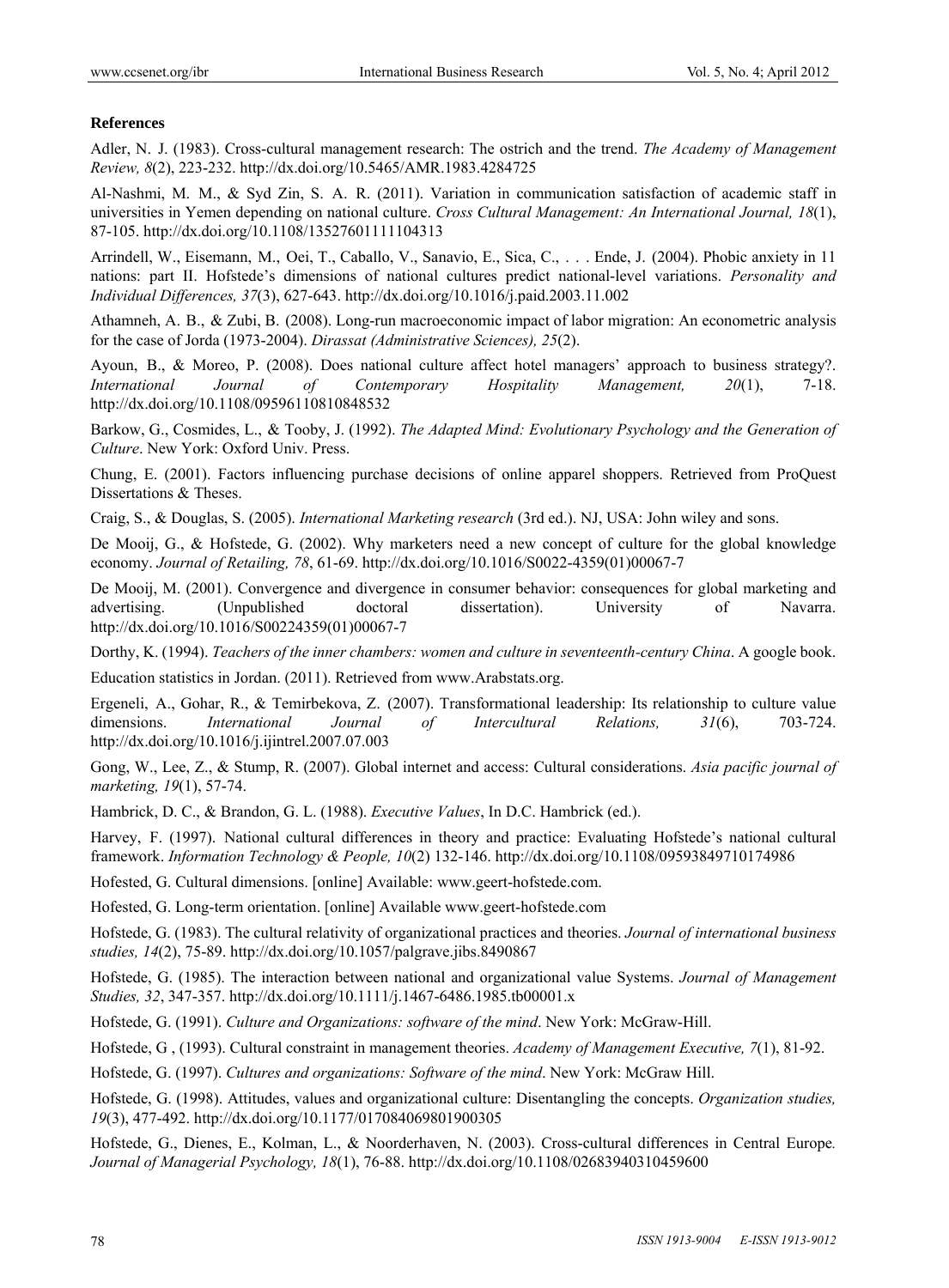Holden, N. (2004). Why marketers need a new concept of culture for the global knowledge economy. *International Marketing Review, 21*(6), 563-572. http://dx.doi.org/10.1108/02651330410568015

Hoppe, M. (1990). A comparative study of country elites: international differences in work-related values and learning and their implications for management training and development. Retrieved from ProQuest Dissertations & Theses.

Hoppe, M. (1993). The effects of national culture on the theory and practice of managing R&D professionals abroad. *R&D Management Journal, 23*(4), 313-325.

Kasawneh, S. (2011). Human Capital planning in higher education institutions: A strategic human resource development initiative in Jordan. *International Journal of Educational Management, 25*(6), 534-544. http://dx.doi.org/10.1108/09513541111159040

Kelley, L., MacNab, B., & Worthley, R. (2006). Crossvergence and cultural tendencies: A longitudinal test of the Hong Kong, Taiwan and United States banking sectors. *Journal of International Management, 12*,(1), 67-84. http://dx.doi.org/10.1016/j.intman.2005.04.002

Kirkman, B., lowe, K., & Gibson, B. (2006). A quarter century of Culture's Consequences: a review of empirical research incorporating Hofstede's cultural values framework. *Journal of International Business Studies, 37*, 285-320. http://dx.doi.org/10.1057/palgrave.jibs.8400202

Kluckholn, C. (1951). *The Study of Culture: The Policy Sciences*. Stanford: Stanford University Press

Kluckhohn, C. (1969). *Values and Value Orientations in the Theory of Action: Towards a General Theory of Action*. Cambridge: Harvard University Press.

Kolman, L., Noorderhaven, N. G., Hofstede, G., & Dienes, E. (2003). Cross-cultural differences in Central Europe. *Journal of Managerial Psychology, 18*(1), 76-88. http://dx.doi.org/10.1108/02683940310459600

Kotler, P., & Armstrong, G. (2006). *Principles of Marketing*. Upper Saddle River: prentice Hall publishing company.

Marinda, H., Menno, D., & Steehouder, M. (2004). Cultural differences and usability evaluation: Individualistic and collectivistic participants compared. *Technical Communication, 51*(4), 489-503.

Mead, R. (1994). *International Management: cross cultural dimensions*. Oxford: Blackwell Business.

Merkin, R. (2006). Uncertainty avoidance and the facework: A test of the Hofested model. *International Journal of intercultural relations, 30*(2), 213-228. http://dx.doi.org/10.1016/j.ijintrel.2005.08.001

Nancy, A., & Migel, C. (1989). In search of appropriate methodology: From outside the People's Republic of China looking. *Journal of International Business Studie*, 20(1), 61-67.

Rokeach, S. J. (1973). Values and violence: A test of the subculture of violence thesis*. American Sociological Review, 38*(6), 736-749.

Schwartz, S. (1994). Are there universal aspects in the structure and contents of human values?. *Journal of Social Issues, 50*(4), 19-45. http://dx.doi.org/10.1111/j.1540-4560.1994.tb01196.x

Seiddler, A. (1986). Culture in action: Symbols and strategies. *American Sociological Review*, 51(2), 273-286. http://dx.doi.org/10.2307/2095521

Smith, P., Dugan, S., & Trompenaars, F. (1996). National culture and the values of organizational employees a dimensional analysis across 43 nations. *Journal of Cross-Cultural Psychology, 27*(2) 231-264. http://dx.doi.org/10.1177/0022022196272006

Soares, M., Farhangmehr, M., & Shoham, A. (2007). Hofstede's dimensions of culture in international marketing studies*. Journal of business research, 60*(3), 277-284. http://dx.doi.org/10.1016/j.jbusres.2006.10.018

Strodbeck, F. (1964). Considerations of meta-method in cross-cultural studies. *American Anthropologist, 66*(3), 223-229. http://dx.doi.org/10.1525/aa.1964.66.3.02a00900

Swierczek, F. (1991). Leadership and culture: Comparing Asian managers. *Leadership & Organization Development Journal, 12*(7), 3-10. http://dx.doi.org/10.1108/EUM0000000001165

Tang, L., & Peter Koveo, E. (2008). A framework to update Hofstede's cultural value indices: economic dynamics and institutional stability. *Journal of International Business Studies, 39*, 1045-1063. http://dx.doi.org/10.1057/palgrave.jibs.8400399

Taylor, J. W. (1974). The role of risk in consumer behavior. *Journal of Marketing, 38*, 54-60. http://dx.doi.org/10.2307/1250198